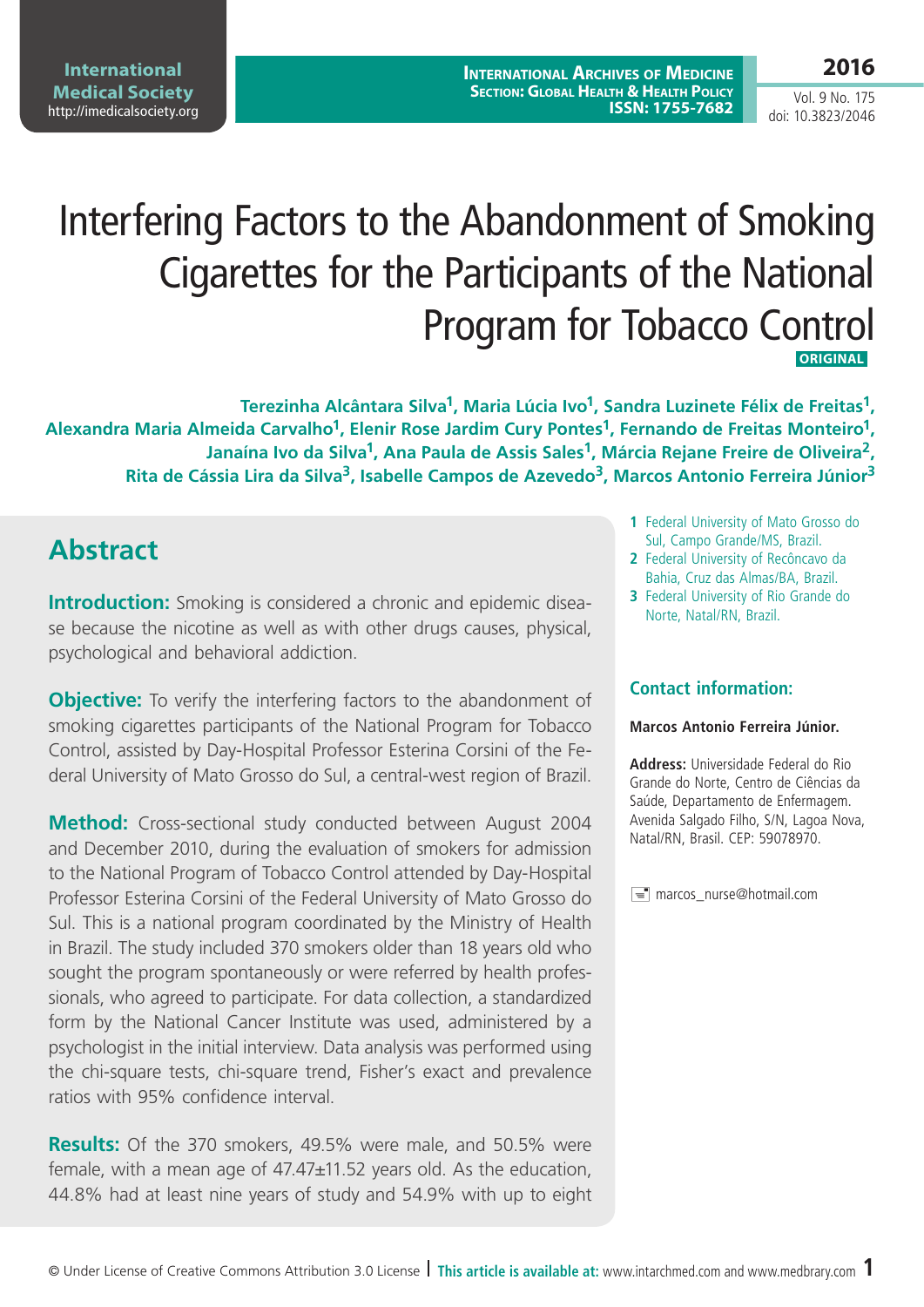**International Archives of Medicine Section: Global Health & Health Policy ISSN: 1755-7682**

**2016** Vol. 9 No. 175 doi: 10.3823/2046

years of study. The age of onset of smoking was reported between 11 and 16 years old (57%). The stomach problems were the most frequently cited comorbidity (52.2%). Nicotine dependence measured by Fargeström test achieved Average, Low or Very Low score at 44.32%, and High or Very High in 55.68% of the cases.

**Conclusion:** It was perceived that the greater the degree of nicotine dependence, the lower the number of smokers who successfully quit smoking.

#### **Keywords**

Nicotine; Smoking; Tobacco Use Cessation; Therapeutics.

### **Introduction**

Smoking is considered a chronic and epidemic disease, since nicotine as with the use of other drugs causes addiction, physical, psychological and behavioral [1, 2]. It is estimated that five million deaths each year occur worldwide related to smoking, responsible for 10 thousand per day, which corresponds to the death of one person every six seconds, with a life expectancy derating in 15 years [3].

The person who has the habit of smoking developed tolerance, characterized by the amount of nicotine that the individual need to supply the brain receptors. The greater the tolerance, the greater the need for nicotine and physical addiction. Also, there are other factors that help maintain the addiction and smoking habits, such as cigarette industry marketing, sociocultural and behavioral factors [4].

A study conducted in Ribeirão Preto, in southeastern Brazil pointed out that frustrated smoking habit abandonment experiences were expressed by more than 80% of smokers. Thus, the people may need expert help due to their dependence. The subjects of that study also exhibited a high or very high degree of dependence on nicotine [5].

Many actions recommended by the World Health Organization through the Convention on Tobacco Control Picture (CTCP) have been implemented internationally to assist governments to combat this epidemic. Brazil is a signatory to the CTCP in 2003 and established the National Program for Tobacco Control (NPTC) that operates mainly in the following areas: prevention of the onset of smoking, especially in children and adolescents; stimulus actions to smoking cessation; protection of non-smokers from exposure to smoke indoors; and implementation of laws to regulate the products arising from tobacco and marketing [6].

Through the National Cancer Institute (INCA), the Ministry of Health in Brazil coordinates the National Program for Tobacco Control (NPTC), which trains professionals to operationalize in the states and municipalities of the country [7]. In 2004, INCA technicians trained health professionals in the public area in the city of Campo Grande, the state capital of Mato Grosso do Sul (MS), a center-west region of Brazil, to coordinate smoking cessation groups in their municipalities.

In August of the same year, a multidisciplinary group of professionals from the areas of psychology, medicine, nursing, nutrition and physiotherapy started the implementation of the NPTC at Day-Hospital Professor Esterina Corsini of the Federal University of Mato Grosso do Sul (UFMS). On the same date, the first group of smokers selected for this study was formed, with participants referred by professionals of UFMS or spontaneous demand. From this date, the groups were systematically trained every two months.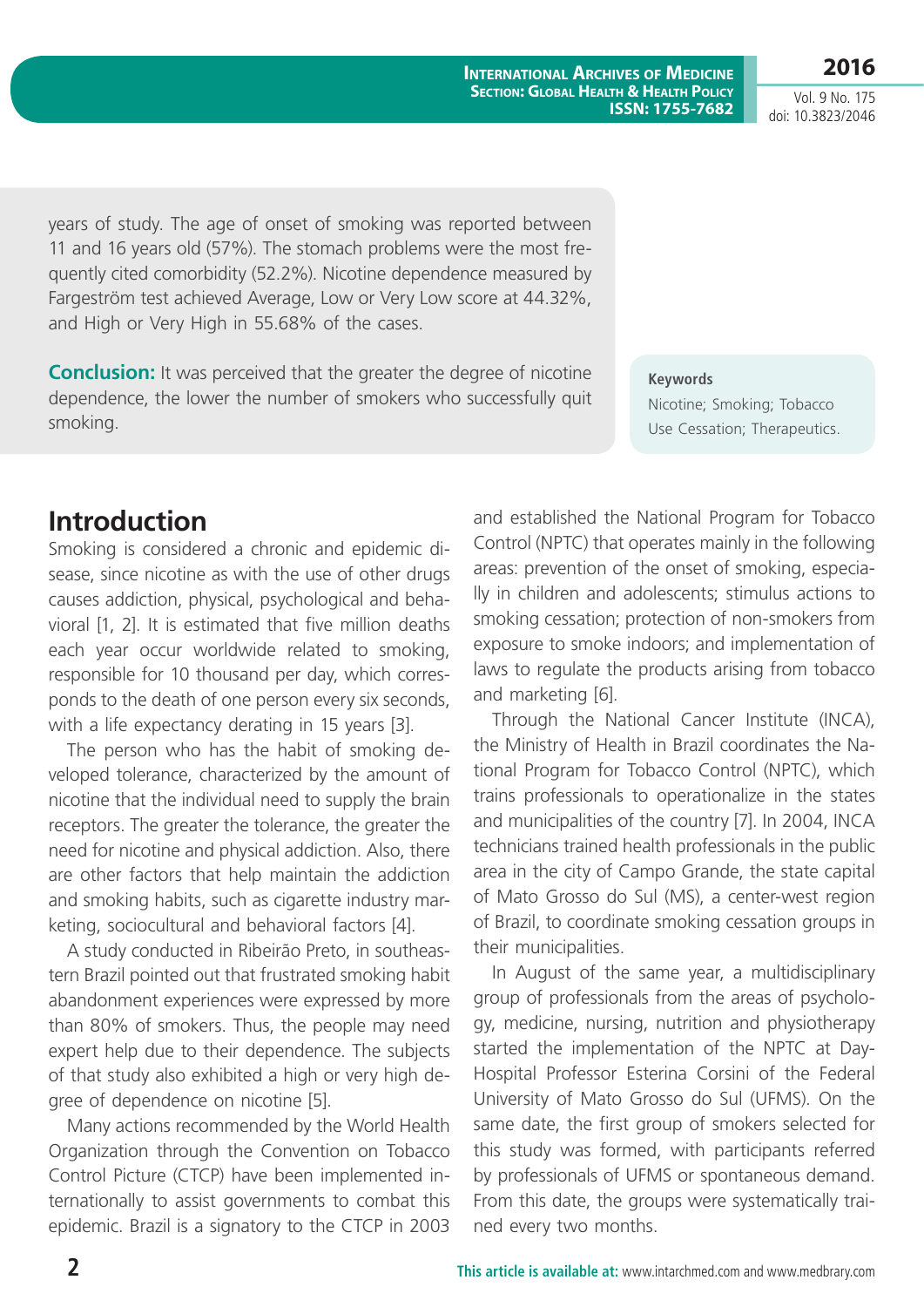**2016**

Vol. 9 No. 175 doi: 10.3823/2046

With the progress and structure of the program, it was necessary an evaluation of this initiative because, there were questions about different aspects over the years, such as a number of cases attended, epidemiological profile (clinical, socio-demographic and smoking history), the effectiveness of the approach used and the effective cessation of smoking.

Based on these aspects, the following research question was formulated: which factors interfere in the abandonment of smoking cigarettes in group participants attended in the National Program for Tobacco Control?

Thus, this study aims to determine the interference factors to the abandonment of smoking cigarettes participants of the National Program for Tobacco Control, attended in the Day-Hospital Professor Esterina Corsini of the Federal University of Mato Grosso do Sul, a central western region of Brazil.

# **Method**

It is a cross-sectional study conducted between August 2004 and December 2010 during the evaluation of smokers for admission to the National Program for Tobacco Control attended by Day-Hospital Professor Esterina Corsini of the Federal University of Mato Grosso do Sul, Brazil.

The study population consisted of all participants attending the service with the intention to stop the habit of smoking tobacco and agreed to participate voluntarily in the study. According to the program, the former smoker is the participant who claimed to have been abstinent for 12 months. In this study, only those who reported the cessation of smoking when contacted were considered abstinent.

Patients evaluated by the psychology service during the admission interview in Group Cessation of Smoking from August 2004 to December 2010 were included. Indians, under 18, pregnant women and those who did not agree to participate and did not sign the Consent and Informed Form (TCLE) were excluded.

Data collection was performed after approval of the research protocol by the Research Ethics Committee, using a standard form and published by INCA. The form consists of variables for patient´s identification (gender, age group and education), physical examination (weight, height, blood pressure, the he smoked the last cigarette, among others), past medical history (lesions in the mouth, diabetes mellitus, hypertension, heart diseases, malignant tumor, seizures, depression, psychological treatment), smoking history and evaluation of the degree of motivation. The degree of dependence was punctuated by the *Fagerström Test for Nicotine Dependence* (FTND), evaluating the following questions: How soon after waking up do you smoke your first cigarette? Do you find it difficult not to smoke in prohibited places, such as churches, buses, etc.? What cigarette during the day brings the most satisfaction? How many cigarettes do you smoke per day? Do you smoke more frequently in the morning? Do you smoke even sick?

For each answer, a certain value is assigned, and the sum of points allows the evaluation of the degree of dependence (very low: 0-2; low: 3-4, average: 5; high: 6-7; and high: 8-10), according to the NPTC Protocol of the Ministry of Health. The test was validated in Brazil by Carmo and Pueyo [8], and it was renamed as Nicotine Dependence Test (NDT).

Participants were questioned individually during the evaluation for admission to the cessation group, in a private atmosphere. At that time, the objectives of the NPTC and research were explained, and if they were in agreement with that, they signed the consent form.

Data were analyzed using descriptive statistics. To verify possible associations between the study variables, the Chi-square tests, chi-square trend, Fisher exact were used and calculated prevalence ratios with their respective 95% confidence intervals. To estimate the adjusted reasons prevalence, Cox Regression was used (time equal to one unit) using the significant variables greater than 20%.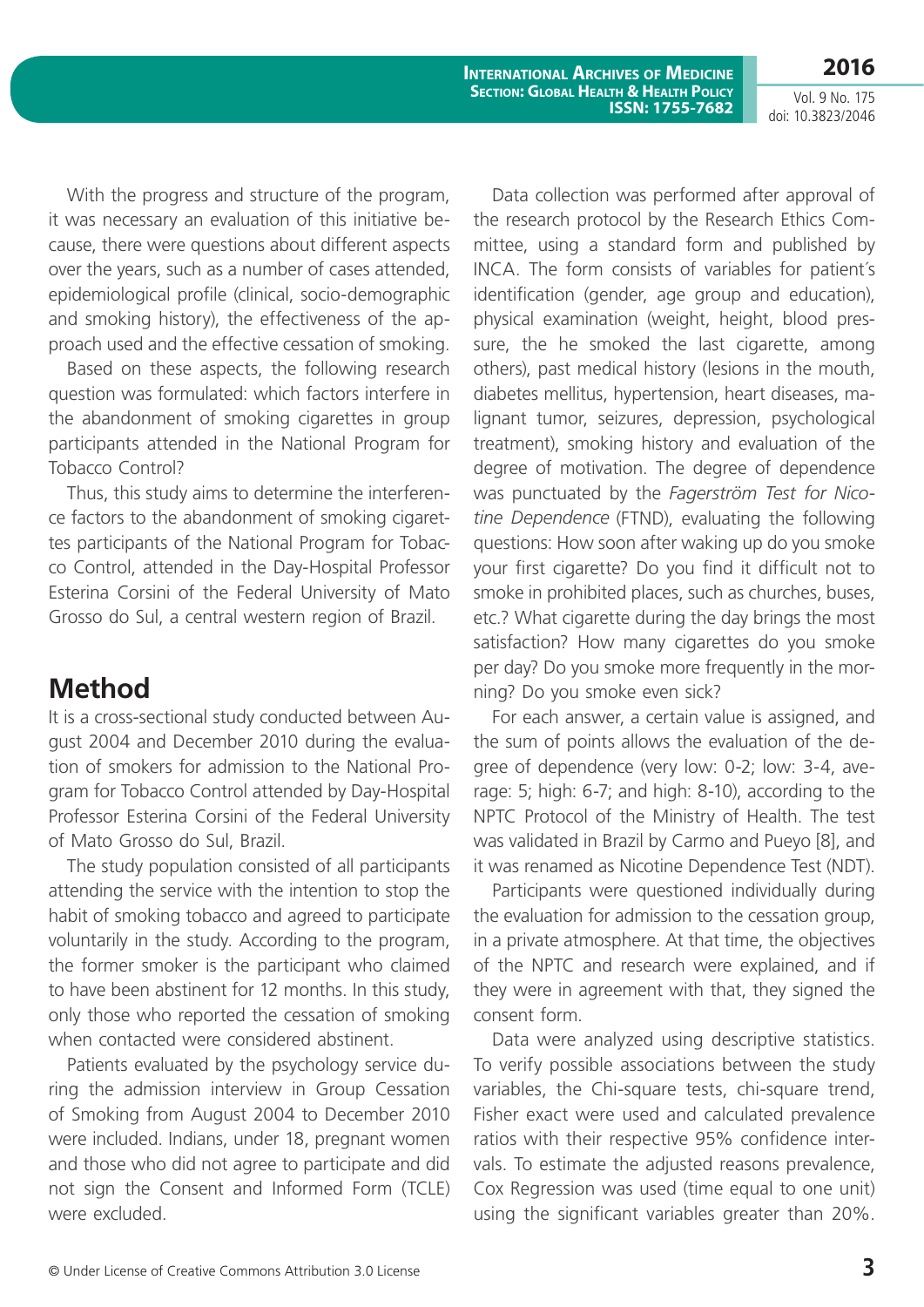**2016** Vol. 9 No. 175

doi: 10.3823/2046

Epi Info 3.5.1 software and BioEstat version 5 were used [9].

This study was approved by the Ethics Research Committee of the Federal University of Mato Grosso do Sul, under Protocol N° 1,811, of September 30, 2010.

# **Results**

#### **Socio-demographic and cultural data**

**Table 1** shows that of the 370 smokers who attended for the first interview, 187 (50.5%) were men and 183 (49.5%) were women, most of them

Table 1. Number and percentage of smokers by smoking cessation and identification of variables. Campo Grande/MS, 2006-2010  $(n=370)$ .

|                           | <b>Smoking cessation</b> |               |                           |               |                        |                    |
|---------------------------|--------------------------|---------------|---------------------------|---------------|------------------------|--------------------|
| Domains/<br><b>Facets</b> |                          |               | Yes $(n=66)$ No $(n=304)$ |               | <b>PRa</b><br>(IC 95%) | р                  |
|                           | <b>No</b>                | $\frac{0}{0}$ | <b>No</b>                 | $\frac{1}{2}$ |                        |                    |
| Gender                    |                          |               |                           |               |                        |                    |
| Female                    | 36                       | 19.7          | 147                       | 80.3          | 1                      | 0.362 <sup>b</sup> |
| Male                      | 30                       | 16.0          | 157                       | 84.0          | $1.23(0.79-1.90)$      |                    |
| Age                       |                          |               |                           |               |                        |                    |
| Without<br>information    | $\overline{2}$           | 6.5           | 29                        | 93.5          |                        |                    |
| $\geq 60$                 | 9                        | 22.0          | 32                        | 78.0          | 1                      | 0.348c             |
| $\geq 40 < 60$            | 44                       | 19.5          | 182                       |               | 80.5 1.13 (0.60-2.13)  |                    |
| < 40                      | 11                       | 15.3          | 61                        | 84.7          | $1.44(0.65 - 3.18)$    |                    |
| Education                 |                          |               |                           |               |                        |                    |
| Without<br>information    |                          |               | $\mathbf{1}$              | 100.0         |                        |                    |
| Illiteracy/<br>Literacy   | 27                       | 18.5          | 119                       | 81.5          | 1                      | 0.996c             |
| Elementary                | 16                       | 15.7          | 86                        | 84.3          | $1.18(0.67 - 2.07)$    |                    |
| High school               | 21                       | 19.6          | 86                        |               | 80.4 0.94 (0.56-1.57)  |                    |
| Higher level              | $\overline{2}$           | 14.3          | 12                        | 85.7          | $1.29(0.34 - 4.88)$    |                    |

**Note:** if  $p \le 0.05$  statistically significant difference. The "without" information" was removed from the calculation test. a: PR = Prevalence Ratio; b: Chi-square test; c: Chi-Square trend test.

(61.1%) were aged between 40 and 59 years old and the average age was 47.47±11.52. As for education, 67% of the sample reported having studied up to elementary school. When related to smoking cessation, these identification variables showed no significant association.

#### **Smoking history, degree of nicotine dependence and smoking cessation**

Concerning the smoking history, it was observed that 11.6% of participants reported the habit starting between five and ten years old, 57% between 11 and 16 years old and 23.5% between 17 and 20 years old. Also, 34% reported living with smokers at home. The degree of nicotine dependence as measured by the *Fagerström* scale scores were very high (21.9%) high (33%) and Average (19.5%) **(Table 2)**.

|  |                   | <b>Table 2.</b> Distribution of smokers by age at onset of |
|--|-------------------|------------------------------------------------------------|
|  |                   | smoking, living with smokers at home and                   |
|  |                   | nicotine addiction. Campo Grande/MS,                       |
|  | 2006-2010 (n=370) |                                                            |

| <b>Variables</b>        | <b>No</b>      | $\%$ |
|-------------------------|----------------|------|
| Age of onset of smoking |                |      |
| Without information     | $\mathcal{P}$  | 0.5  |
| 5 and 6 years old       | 3              | 0.8  |
| 7 and 8 years old       | 15             | 4.1  |
| 9 and 10 years old      | 25             | 6.7  |
| 11 and 12 years old     | 56             | 15.1 |
| 13 and 14 years old     | 62             | 16.8 |
| 15 and 16 years old     | 93             | 25.1 |
| 17 and 18 years old     | 59             | 15.9 |
| 19 and 20 years old     | 28             | 7.6  |
| 21 and 22 years old     | 10             | 2.7  |
| 23 and 24 years old     | 3              | 0.8  |
| 25 and 26 years old     | 5              | 1.4  |
| 27 to 34 years old      | $\overline{4}$ | 1.1  |
| 35 to 39 years old      | $\overline{4}$ | 1.1  |
| 40 to 59 years old      |                |      |
| 60 years old            | 1              | 0.3  |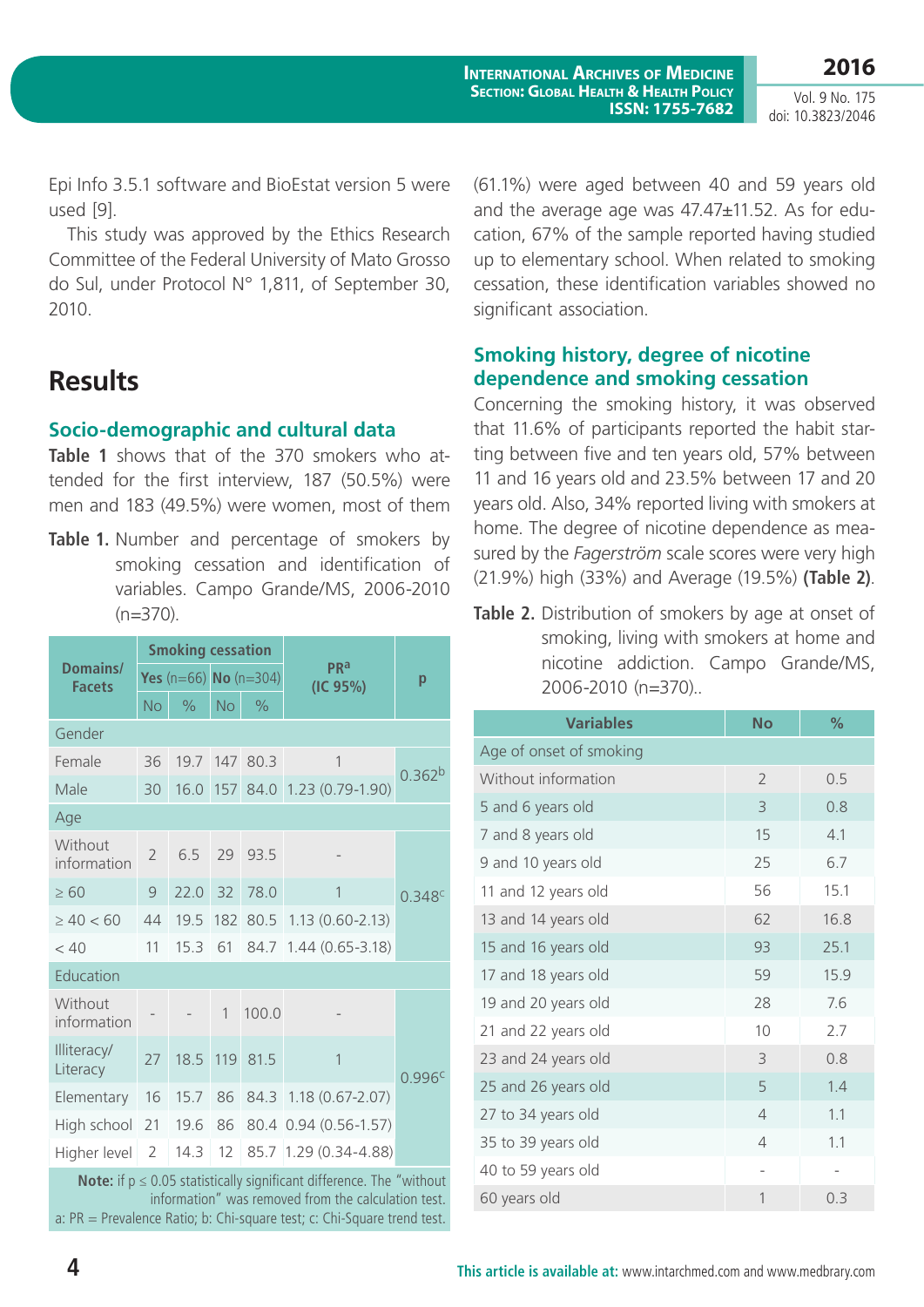**International Archives of Medicine Section: Global Health & Health Policy ISSN: 1755-7682**

Vol. 9 No. 175 doi: 10.3823/2046

**2016**

| <b>Variables</b>                 | <b>No</b> | %    |  |  |  |  |  |
|----------------------------------|-----------|------|--|--|--|--|--|
| Smokers at home                  |           |      |  |  |  |  |  |
| Without information              | 1         | 0.3  |  |  |  |  |  |
| <b>No</b>                        | 243       | 65.7 |  |  |  |  |  |
| Yes                              | 126       | 34.0 |  |  |  |  |  |
| Nicotine dependence (Fagerström) |           |      |  |  |  |  |  |
| Without information              | 1         | 3.0  |  |  |  |  |  |
| Very high                        | 81        | 21.9 |  |  |  |  |  |
| High                             | 124       | 33.5 |  |  |  |  |  |
| Average                          | 73        | 19.7 |  |  |  |  |  |
| Low                              | 59        | 16.0 |  |  |  |  |  |
| Very low                         | 32        | 8.6  |  |  |  |  |  |

**Table 3.** Number and percentage of smokers according to the reasons to quit smoking and smoking cessation. Campo Grande/MS, 2004-2010 (n=370).

| <b>Variables</b>                                               | <b>No</b> | $\frac{0}{2}$ |  |  |  |  |  |
|----------------------------------------------------------------|-----------|---------------|--|--|--|--|--|
| Reason to quit smoking <sup>a</sup>                            |           |               |  |  |  |  |  |
| Because it is affecting the health                             | 288       | 77.8          |  |  |  |  |  |
| By fearing a future health problem                             | 286       | 77.3          |  |  |  |  |  |
| For the welfare of the family                                  | 117       | 31.6          |  |  |  |  |  |
| Asked by the children                                          | 113       | 30.5          |  |  |  |  |  |
| By being antisocial                                            | 105       | 28.4          |  |  |  |  |  |
| Pressure from others                                           | 96        | 25.9          |  |  |  |  |  |
| Because he does not like to be dependent                       | 91        | 24.6          |  |  |  |  |  |
| Being a bad example for children                               | 86        | 23.2          |  |  |  |  |  |
| Because he spends a lot of money with<br>the addiction         | 60        | 16.2          |  |  |  |  |  |
| By smoking restrictions in environments                        | 42        | 11.4          |  |  |  |  |  |
| By causing halitosis                                           | 1         | 0.3           |  |  |  |  |  |
| Stopped smoking                                                |           |               |  |  |  |  |  |
| Yes                                                            | 66        | 17.8          |  |  |  |  |  |
| No                                                             | 304       | 82.2          |  |  |  |  |  |
| <sup>a</sup> : Each smoker could indicate one or more answers. |           |               |  |  |  |  |  |

Smokers seeking the National Program for Tobacco Control at Day-Hospital Professor Esterina Corsini, reported several reasons for quitting smoking, highlighting the fact of smoking affecting their health (77.8%) and fear of future health problems (77.3%). However, the data in **Table 3** show that after five years of implementation of the NPTC, only 17.8% of the 370 participants remained abstinent of cigarette.

The study participants reported various health problems and the most frequently were gastric disorders (52%), depression (28.9%), hypertension (21.4%) and diabetes (8.4%).

**Table 4** shows the significant association (p=0.003) between nicotine dependence measured by the *Fagerström* scale and the number of smokers who do not quit smoking.

**Table 4.** Number and percentage of smokers according to smoking cessation, the degree of nicotine dependence, living with smokers at home, participation in support groups and resource use to stop smoking. Campo Grande/MS, 2006-2010 (N=370).

|                         | <b>Smoking cessation</b> |               |                           |          |                        |                    |
|-------------------------|--------------------------|---------------|---------------------------|----------|------------------------|--------------------|
| <b>Variables</b>        |                          |               | Yes $(n=66)$ No $(n=304)$ |          | <b>PRa</b><br>(IC 95%) | р                  |
|                         | No.                      | $\frac{0}{0}$ | <b>No</b>                 | $\%$     |                        |                    |
| Nicotine dependence     |                          |               |                           |          |                        |                    |
| Without<br>information  | 1                        | 100.0         |                           |          |                        |                    |
| Very low                | 9                        | 28.1          | 23                        | 71.9     | 1                      |                    |
| $\overline{\text{low}}$ | 15                       | 25.4          | 44                        | 74.6     | $1.11(0.55 - 2.24)$    | 0.003 <sup>c</sup> |
| Average                 | 16                       | 21.9          | 57                        | 78.1     | $1.28(0.64 - 2.59)$    |                    |
| High                    | 15                       | 12.1          | 109                       | 87.9     | $2.33(1.12 - 4.82)$    |                    |
| Very high               | 10                       | 12.3          | 71                        |          | 87.7 2.28 (1.02-5.08)  |                    |
| Smokers at home         |                          |               |                           |          |                        |                    |
| Without<br>information  |                          |               | $\mathbf{1}$              | 100.0    |                        |                    |
| <b>No</b>               | 46                       | 18.9          | 197                       | 81.1     | 1                      | 0.467 <sup>b</sup> |
| Yes                     | 20                       | 15.9          |                           | 106 84.1 | $1.19(0.74 - 1.93)$    |                    |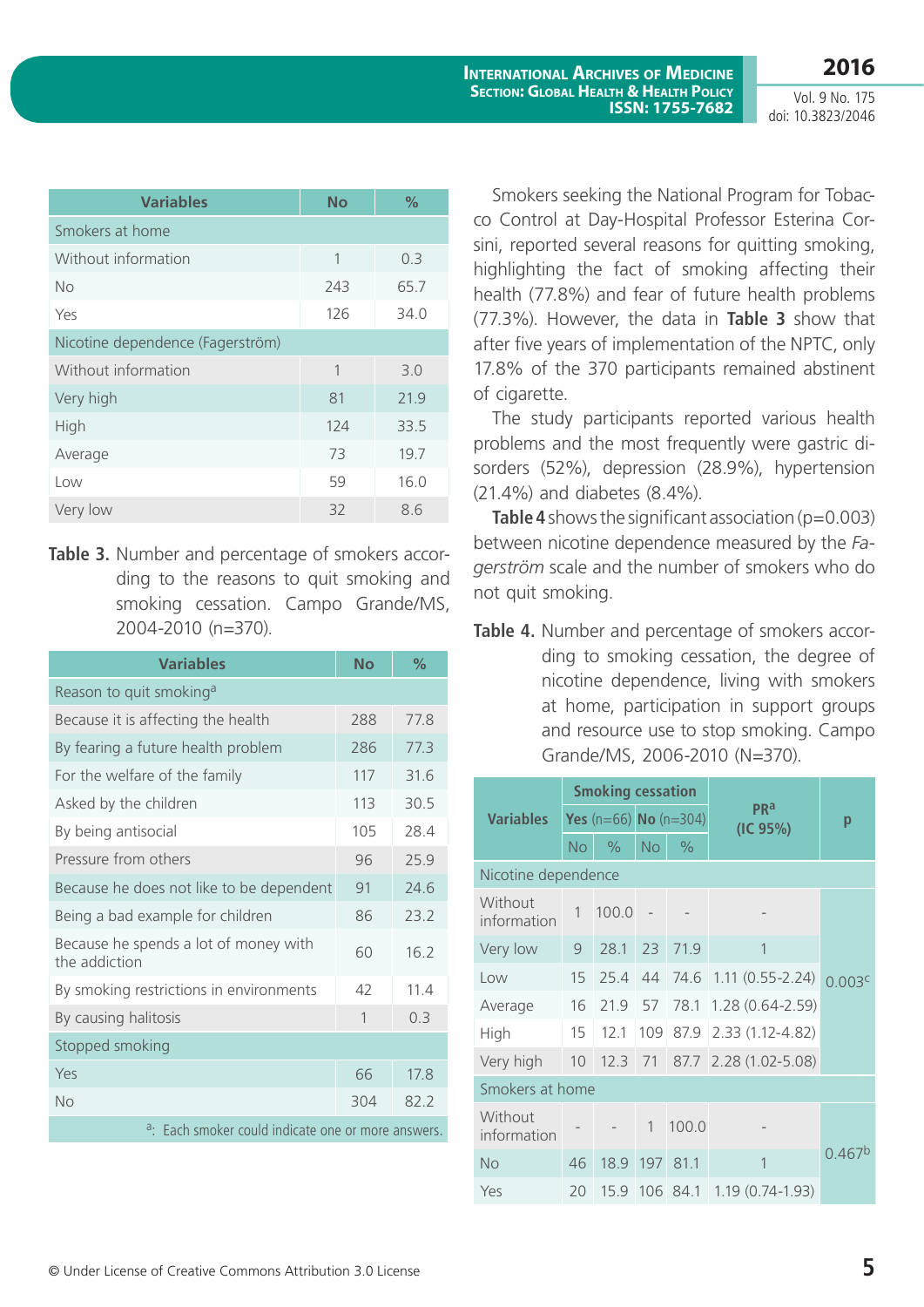Vol. 9 No. 175 doi: 10.3823/2046

|                                                                                                                                                                                                                                                        | <b>Smoking cessation</b> |               |                       |       |                                    |                      |  |
|--------------------------------------------------------------------------------------------------------------------------------------------------------------------------------------------------------------------------------------------------------|--------------------------|---------------|-----------------------|-------|------------------------------------|----------------------|--|
| <b>Variables</b>                                                                                                                                                                                                                                       |                          |               | Yes (n=66) No (n=304) |       | <b>PR</b> <sup>a</sup><br>(IC 95%) | р                    |  |
|                                                                                                                                                                                                                                                        | No                       | $\%$          | No                    | $\%$  |                                    |                      |  |
| Participation in support groups                                                                                                                                                                                                                        |                          |               |                       |       |                                    |                      |  |
| Yes                                                                                                                                                                                                                                                    | 6                        | 23.1 20 76.9  |                       |       | 1                                  |                      |  |
| <b>No</b>                                                                                                                                                                                                                                              |                          |               |                       |       | 60 17.4 284 82.6 1.32 (0.63-2.77)  | $0.433$ <sup>d</sup> |  |
| Use of resources to stop smoking                                                                                                                                                                                                                       |                          |               |                       |       |                                    |                      |  |
| Without<br>information                                                                                                                                                                                                                                 |                          |               | $\mathbf{1}$          | 100.0 |                                    |                      |  |
| Yes                                                                                                                                                                                                                                                    | 15                       | 12.8 102 87.2 |                       |       | 1                                  | 0.084 <sup>b</sup>   |  |
| No                                                                                                                                                                                                                                                     | 51                       |               |                       |       | 20.2 201 79.8 0.63 (0.37-1.08)     |                      |  |
| <b>Note:</b> if $p \le 0.05$ statistically significant difference. The "without"<br>information" was removed from the calculation test.<br><sup>a</sup> : PR = Prevalence Ratio; <sup>b</sup> : Chi-square test; <sup>c</sup> : Chi-Square trend test. |                          |               |                       |       |                                    |                      |  |

**Table 5** shows the association between nicotine dependence and smoking cessation in the multivariate analysis.

**Table 5.** Multivariate analysis for smoking cessation according to the variables included in the model. Campo Grande/MS, 2006-2010 (n=370).

| <b>Variables</b>                                                                      | p     | <b>Prevalence</b><br>ratio (PR) | CI 95% (PR)   |  |  |  |
|---------------------------------------------------------------------------------------|-------|---------------------------------|---------------|--|--|--|
| Nicotine dependence                                                                   | 0.037 | 1.22                            | $1.01 - 1.48$ |  |  |  |
| <b>Body Mass Index</b>                                                                | 0.108 | 0.79                            | $0.60 - 1.05$ |  |  |  |
| Resources to stop<br>smoking                                                          | 0.128 | 0.64                            | $0.36 - 1.14$ |  |  |  |
| <b>Diabetes</b>                                                                       | 0.148 | 0.23                            | $0.03 - 1.69$ |  |  |  |
| Convulsive crisis                                                                     | 0.200 | 1.99                            | $0.69 - 5.68$ |  |  |  |
| Malignant tumor                                                                       | 0.201 | 0.27                            | $0.04 - 1.99$ |  |  |  |
| Hypertension                                                                          | 0.437 | 0.75                            | $0.37 - 1.54$ |  |  |  |
| <b>Note:</b> Cox regression – if $p \le 0.05$ , statistically significant difference. |       |                                 |               |  |  |  |

**Discussion**

This study found a significant association between the *Fagerström* Test and the variable dependence on nicotine, indicating that the greater the degree of dependence on nicotine, the lower the number of smokers who quit. Other studies have also reported that nicotine addiction hinders are smoking cessation [5, 10, 11].

The results of this study are similar to those of a survey conducted in Chile, which found that 45% of smokers in school age began the habit between 12 and 13 years old, with a gradual increase in the daily consumption of cigarettes as advancing in high school [12]. Research developed by the Global Youth Tobacco Survey (GYTS) showed that the prevalence of tobacco used in the age group of 13 to 15 years old was 35.1% in Chile and 2.8% in Canada. [13] Another study conducted in Londrina, the state of Paraná, southern Brazil, showed that the factors age  $\geq$  15 years old and have smoking friends were associated in a multivariate analysis to the regular use of cigarettes. [14]

The ease of access to cigarettes and the idea that smoking is a sign of maturity and freedom were other marked points [15]. This age group is easily influenced by smoking industry marketing investing millions to reach this population [16].

According to INCA, during a lawsuit by US states against the tobacco industry, there were secret files that were part of internal documents of large Tobacco companies. In these documents, the children and young people were called "restocking reserves" and seen as strategic targets because they must become dependent on cigarettes still early to replace those who quit an addiction or died. INCA reported on its website some internal memos clippings of the tobacco industry, including some dealing with the marketing to children and adolescents, as circulated in the media on January 23, 1975, which stated that "They represent the cigarette business tomorrow. As the age group of 14 to 24 years old matures, they become the key part of the total volume of cigarettes, at least for the next 25 years" [17].

Among those surveyed in this study and those who sought the program for the cessation of smoking, 49.5% were female. A female audience is a group in which the prevalence of smoking has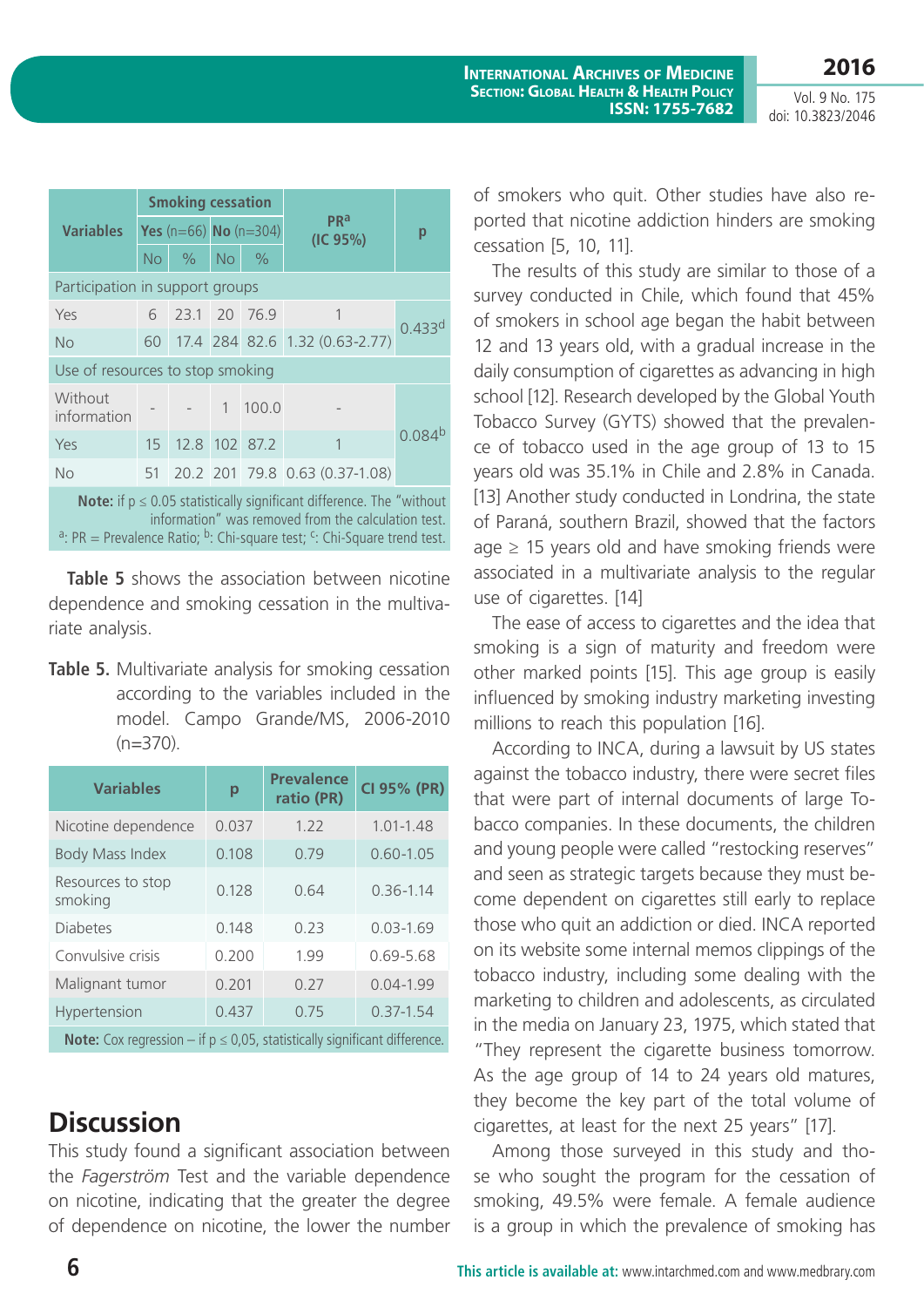Vol. 9 No. 175 doi: 10.3823/2046

**2016**

grown, with a range in 2010 of 250 million smokers worldwide, highlighting the investment of smoking industry in achieving their goal [18].

The results of a global survey by the Global Youth Tobacco Survey (GYTS), WHO initiative since 1998, showed a feminization increasing of smoking. However, the prevalence among young women in some countries is equal or greater than that men [19].

Cigarette industries use a fully focused strategy to reach this audience, supported by research that evaluates the behavior and reactions of women to the stimuli, such as the color of cigarette packs, trying to reach the female imagination with their meaning, as blue symbolizing peace, pink meaning femininity and red meaning power. Besides these, other strategies are used, such as the creation of aloes and flavored cigarettes and the association of smoking with the idea of autonomy, strength, refinement, contemporaneity [20].

By analyzing on the precocity at the beginning of smoking cigarettes, it is worth remembering that the sooner the onset of smoking, the bigger the likelihood of being affected by diseases such as respiratory, cardiocirculatory and neoplastic, besides the risk of death by smoking [18]. Smokers who seek treatment are motivated by concern for the health, the risk of illness as a result of this habit and the manifestation of the effects of smoking over the years [5, 21].

Regarding the abandonment of the habit of smoking tobacco, 66 of the participants reported remaining abstinent. Another study conducted with employees of a hospital in the South of Brazil reported that 36% of smokers in the sample had relapsed. Although they had made several attempts to quit smoking [22].

About the cessation of smoking and level of education, it was observed that there was no significant association. In research conducted by the surveillance system and Risk and Protective Factors for Chronic Diseases Survey Telephone (VIGITEL) in Brazilian state capitals and the Federal District in 2006, 2007, 2008 and 2009 to individuals 18 years and over, it was found the number of years of education influenced the smoking cessation [23]. A prospective cohort study conducted with smokers in the United States, Canada, UK and Australia also showed an association between education and the abrupt abandonment of the habit of smoking tobacco [24].

As can be seen in this study, quitting tobacco smoking habit is a difficult challenge, given that out of ten smokers for this purpose, only three did it without help. This study had some limitations, such as difficulties in contacting some of the participants attended, by the change of address or change of phone number without an appropriate update in the database. However, these losses did not interfere with our results.

### **Conclusion**

It was possible to verify the interfering factors in the abandonment of smoking cigarettes participants of the National Program for Tobacco Control in the Day-Hospital Professor Esterina Corsini of the UFMS with this study. From the analyzed results, mainly it can be inferred that the greater the degree of nicotine dependence, the lower the number of smokers who successfully quit smoking.

These results show the relevance of the thematic discussion to alert health professionals about the responsibility towards children and adolescents in the implementation of policies for the prevention of smoking to combat this epidemic and to develop actions to promote within the NPTC in units that offer treatment for smoking effectiveness.

It is recommended to continue the NPTC because it is a privileged space for reception of smokers seeking help for the cessation of smoking. It is suggested that in the initial assessment of the smoker, there is a separation level of nicotine dependence in groups, to stronger work motivation for smoking cessation, opening groups in the evening hours to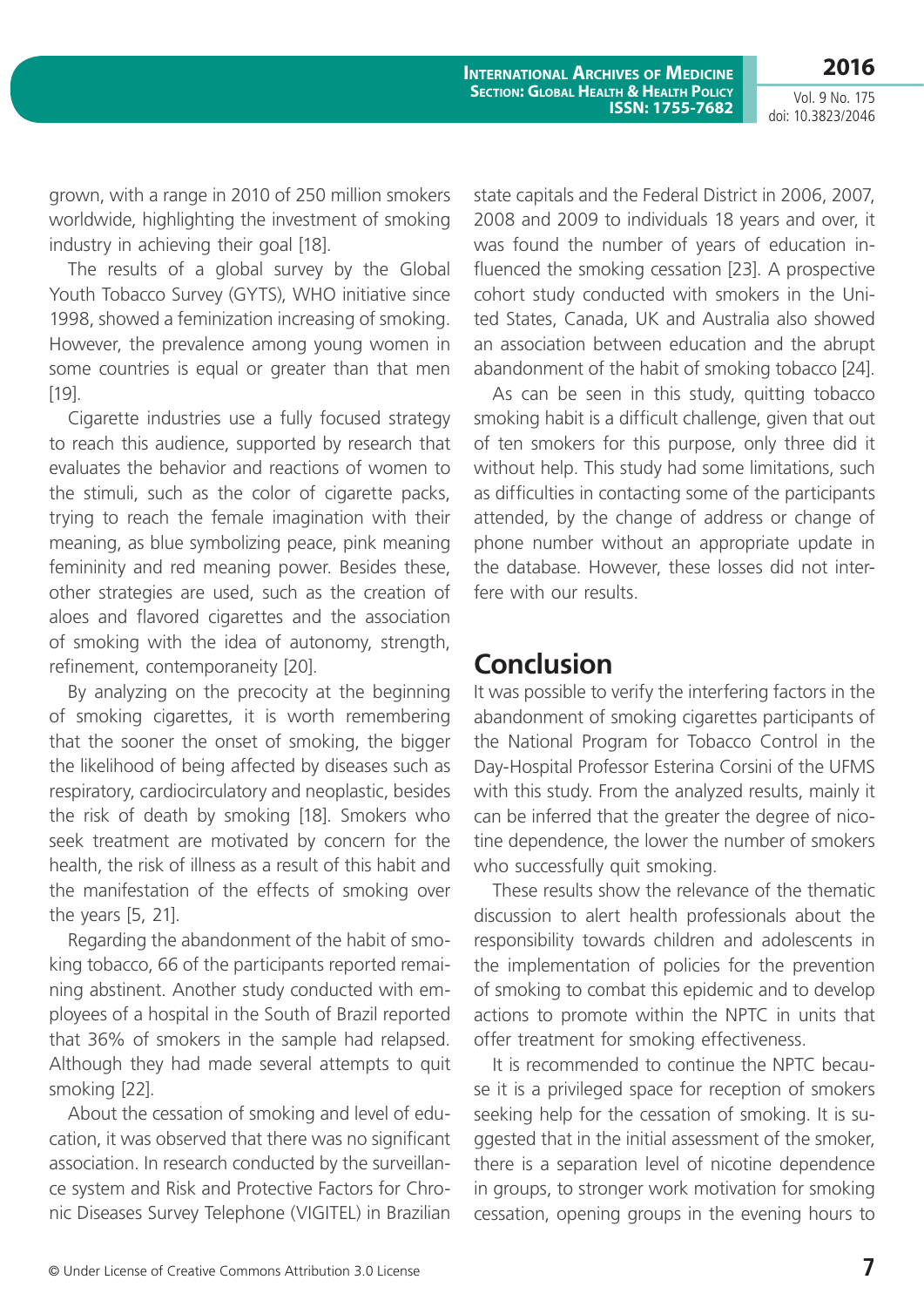Vol. 9 No. 175 doi: 10.3823/2046

allow accessibility prevented to workers from attending at other times and conduct active searches to monitor the membership of the participant to the program systematically.

### **References**

- **1.** Rosemberg, J. Pandemia do tabagismo: enfoques históricos e atuais. São Paulo: Secretaria Estadual de Saúde; 2002. Available from: [http://bases.bireme.br/cgi-bin/wxislind.exe/iah/](http://bases.bireme.br/cgi-bin/wxislind.exe/iah/online/?IsisScript=iah/iah.xis&src=google&base=LILACS&lang=p&nextAction=lnk&exprSearch=332824&indexSearch=ID) [online/?IsisScript=iah/iah.xis&src=google&base=LILACS&lang=](http://bases.bireme.br/cgi-bin/wxislind.exe/iah/online/?IsisScript=iah/iah.xis&src=google&base=LILACS&lang=p&nextAction=lnk&exprSearch=332824&indexSearch=ID) [p&nextAction=lnk&exprSearch=332824&indexSearch=ID](http://bases.bireme.br/cgi-bin/wxislind.exe/iah/online/?IsisScript=iah/iah.xis&src=google&base=LILACS&lang=p&nextAction=lnk&exprSearch=332824&indexSearch=ID)
- **2.** Muakad, IB. Smoking: major avoidable cause worldwide. R. Fac. Dir. Univ. São Paulo. 2014; 109: 527-58. Available from: [http://](http://www.revistas.usp.br/rfdusp/article/view/89244) [www.revistas.usp.br/rfdusp/article/view/89244](http://www.revistas.usp.br/rfdusp/article/view/89244)
- **3.** World Health Organization. The global tobacco crisis: tobacco – global agent of death. Who report on the global tobacco epidemic, 2008: the MPOWER package. Geneva: WHO; 2008. Available from: [http://www.who.int/tobacco/mpower/mpower\\_](http://www.who.int/tobacco/mpower/mpower_report_tobacco_crisis_2008.pdf) [report\\_tobacco\\_crisis\\_2008.pdf](http://www.who.int/tobacco/mpower/mpower_report_tobacco_crisis_2008.pdf).
- **4.** Ismael SMC. Efetividade da terapia cognitivo-comportamental na terapêutica do tabagismo. São Paulo. Tese [Doutorado] Faculdade de Medicina da USP; 2007. Available from: http:// www.teses.usp.br/teses/disponiveis/5/5160/tde-21062007- 113413/publico/SilviaMCuryIsmael.pdf
- **5.** Karen SKK, Oliveira ML, Pádua AI, Vieira F, Martinez JAB. Clinical characteristics of smokers seen in a smoking cessationreference center. Medicina Ribeirão Preto (Online) 2012 set; 45(3): 337- 42. Available from: [http://www.revistas.usp.br/rmrp/article/](http://www.revistas.usp.br/rmrp/article/view/47674/51413) [view/47674/51413](http://www.revistas.usp.br/rmrp/article/view/47674/51413)
- **6.** Cavalcante TM. Tobacco Control in Brazil: Advances and Challenges. Rev. Psiq. Clín. 2005; 32(5): 283-300. Available from:<http://www.scielo.br/pdf/rpc/v32n5/27703.pdf>
- **7.** Rossaneis MA, Machado RCBR. Tobacco cessation on patients assisted in an ambulatory of tobacco dependence treatment. Cienc. Cuid. Saúde. 2011; 10(2): 306-13.
- **8.** Carmo JT, Pueyo AA. A adaptação do português do Fagerström Test for Nicotine Dependence (FTND) para avaliar a dependência e tolerância à nicotina em fumantes brasileiros. Rev Bras Med. 2002; 59(1/2): 73-80. Available from: [http://www.moreirajr.](http://www.moreirajr.com.br/revistas.asp?id_materia=1798&fase=imprime) [com.br/revistas.asp?id\\_materia=1798&fase=imprime](http://www.moreirajr.com.br/revistas.asp?id_materia=1798&fase=imprime)
- **9.** Ayres M, Ayres Jr M, Ayres DL, Santos AAS. BioEstat. Aplicações estatísticas das Ciências Bio-médicas. Versão 5.0. 2007. Belém, Pará: Sociedade Mamirauá; xvii+359p.
- **10.** Meier DAP, Vannuchi MTO, Secco IAO. Withdrawal of treatment for smoking in a Program of a Municipality of Northern Paraná. Espaç. Saúde (Online). 2011; 13(1): 25-44. Available from: [http://](http://www.uel.br/revistas/uel/index.php/espacoparasaude/article/view/10020/9349) [www.uel.br/revistas/uel/index.php/espacoparasaude/article/](http://www.uel.br/revistas/uel/index.php/espacoparasaude/article/view/10020/9349) [view/10020/9349](http://www.uel.br/revistas/uel/index.php/espacoparasaude/article/view/10020/9349)
- **11.** Barreto RB, Pincelli MP, Steinwandter R, Silva AP, Manes J, Steidle LJM. Smoking among patients hospitalized at a university hospital in the south of Brazil: prevalence, degree of nicotine dependence, and motivational stage of change. J. bras. pneumol. 2012; 38(1): 72-80. Available from: [http://www.](http://www.scielo.br/pdf/jbpneu/v38n1/v38n1a11.pdf) [scielo.br/pdf/jbpneu/v38n1/v38n1a11.pdf](http://www.scielo.br/pdf/jbpneu/v38n1/v38n1a11.pdf)
- **12.** Amarales, L. El tabaquismo, una patología pediátrica. Neumol. Pediátr. 2010; 6(1):22-28.
- **13.** OPAS- Organización Panamericana de la Salud. Informe sobre Control del Tabaco para la Región de las Américas. Washington, DC, 2013. p. 1. Disponível em: [http://www.paho.org/hq/index.](http://www.paho.org/hq/index.php?option=com_docman&task=doc_view&gid=23415&Itemid) [php?option=com\\_docman&task=doc\\_view&gid=23415&Itemid](http://www.paho.org/hq/index.php?option=com_docman&task=doc_view&gid=23415&Itemid)
- **14.** Menezes AHR, Dalmas JC, Scarinci IC, Maciel SM, Cardelli AAM. Factors associated with regular cigarette smoking by adolescents from public schools in Londrina, Paraná, Brazil. Cad. Saúde Pública. 2014; 30(4): 774-784. Available from: [http://](http://www.scielo.br/pdf/csp/v30n4/0102-311X-csp-30-4-0774.pdf) [www.scielo.br/pdf/csp/v30n4/0102-311X-csp-30-4-0774.pdf](http://www.scielo.br/pdf/csp/v30n4/0102-311X-csp-30-4-0774.pdf)
- **15.** Fonseca AC, Simões MCT. Os malefícios do tabaco na infância e na adolescência. Rev. Port. Pedag. 2010; 44(1): 217-36. Available from: [http://iduc.uc.pt/index.php/rppedagogia/article/](http://iduc.uc.pt/index.php/rppedagogia/article/view/1277/725) [view/1277/725](http://iduc.uc.pt/index.php/rppedagogia/article/view/1277/725)
- **16.** Kuhnen M, Boing AF, Oliveira MC, Longo GZ, Njaine K. Smoking and associated factors in Brazilian adults: a population-based study. Rev. bras. epidemiol. 2009; 12(4): 615-626. Available from:<http://www.scielosp.org/pdf/rbepid/v12n4/11.pdf>
- **17.**Instituto Nacional do Câncer José Alencar Gomes da Silva. Saiba mais sobre os arquivos secretos da indústria do tabaco. Available from: [http://www1.inca.gov.br/tabagismo/frameset.](http://www1.inca.gov.br/tabagismo/frameset.asp?item=atento&link=arquivos_secretos.pdf) [asp?item=atento&link=arquivos\\_secretos.pdf](http://www1.inca.gov.br/tabagismo/frameset.asp?item=atento&link=arquivos_secretos.pdf)
- **18.** World Health Organization. Tobacco Free Initiative: Gender and tobacco with an emphasis on marketing to women. Geneva: WHO; 2010. Available from: [http://www.who.int/tobacco/](http://www.who.int/tobacco/wntd/2010/announcement/en/index.html) [wntd/2010/announcement/en/index.html](http://www.who.int/tobacco/wntd/2010/announcement/en/index.html)
- **19.** World Health Organization. Gender, Woman and Tobacco Epidemic. Edited by Jonathan M. Samet and Soon-Young Yoon. Manila 2010. Available from: [http://whqlibdoc.who.int/](http://whqlibdoc.who.int/publications/2010/9789241599511_eng.pdf?ua=1) [publications/2010/9789241599511\\_eng.pdf?ua=1](http://whqlibdoc.who.int/publications/2010/9789241599511_eng.pdf?ua=1)
- **20.** Lombardi EMS, Prado GF, Santos U de P, Fernandes FLA. Women and smoking: Risks, impacts, and challenges. J. bras. pneumol. 2011; 37(1): 118-28, 2011. Available from: [http://www.scielo.br/](http://www.scielo.br/pdf/jbpneu/v37n1/en_v37n1a17.pdf) [pdf/jbpneu/v37n1/en\\_v37n1a17.pdf](http://www.scielo.br/pdf/jbpneu/v37n1/en_v37n1a17.pdf)
- **21.** Russo AC, Azevedo RCS. Factors that motivate smokers to seek outpatient smoking cessation treatment at a university general hospital. J Bras Pneumol. 2010; 36(5): 603-11. Available from: [http://www.scielo.br/pdf/jbpneu/v36n5/en\\_v36n5a12.pdf](http://www.scielo.br/pdf/jbpneu/v36n5/en_v36n5a12.pdf)